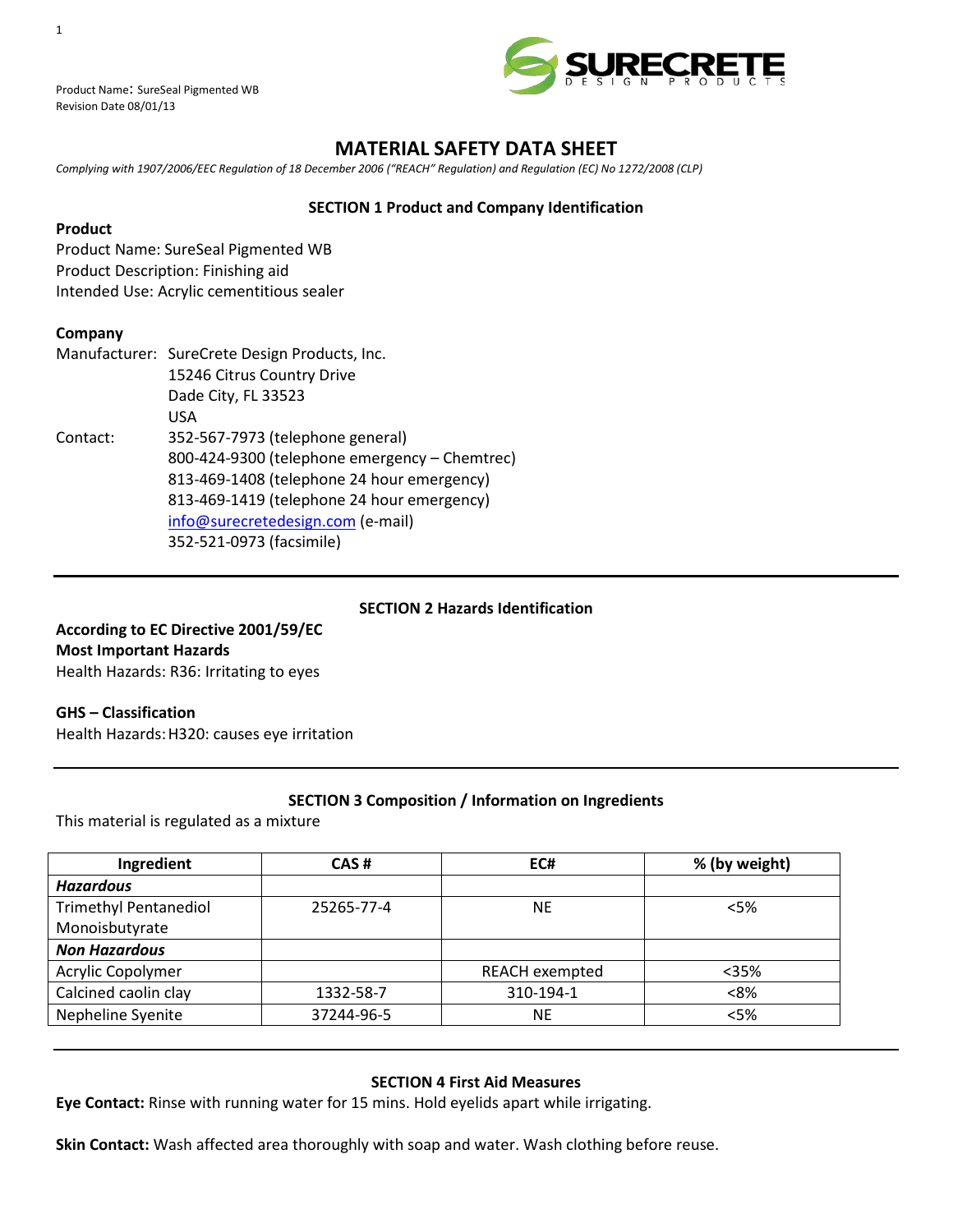

Product Name: SureSeal Pigmented WB Revision Date 08/01/13



**Inhalation:** Move to fresh air. Administer artificial respiration if not breathing. If breathing is difficult, give oxygen. Get medical attention

**Ingestion:** Get medical attention immediately. Do not induce vomiting.

# **SECTION 5 Fire Fighting Measures**

**Extinguishing Media:** 

**Appropriate:** Foam, CO*<sup>R</sup>* <sup>2</sup>*R*, Dry chemical, water fog **Inappropriate**: Solid streams of water

**Fire Fighting Procedures**: Cool containers to prevent pressure buildup and possible explosion when exposed to extreme heat. Full protective equipment, including self-contained breathing apparatus required.

**Unusual Fire and Explosion Hazard**: Closed containers can explode due to buildup of pressure when exposed to extreme heat.

**Hazardous Combustion Products:** Smoke, fumes, vapors, oxides of carbon

#### **Flammability Properties**

**Flash Point (Method):** >100°C / 212°F **Flammable Limits (Approximate volume % in air):** LEL: none UEL: none **Autoignition Temperature**: not determined

#### **SECTION 6 Accidental Release Measures**

**Personal precautions:** Evacuate personnel to safe areas. Ventilate area.

# **Environmental precautions:** Prevent entry into waterways.

**Methods for clean-up:** Small spills may be cleaned up with paper toweling and disposed into approved container. Larger spills absorb onto sand, vermiculite, or any other inert, non-combustible material. Scoop into containers for later appropriate disposal.

#### **SECTION 7 Handling and Storage**

**Handling:** Avoid contact with eyes, skin, and clothing. Avoid handling of vapor or mist. Do not permit eating, drinking, smoking near material. Remove all potential sources of ignition.

**Storage:** Keep containers tightly closed, in dry, cool, well ventilated place. Keep out of reach of children.

#### **SECTION 8 Exposure Control / Personal Protection**

**Exposure limit values:** TLV –ACGIH 100 ppm (TWA), 150 ppm (STEL)

OSHA-PEL 150 ppm / 900 mg/m³ (TWA)

**Occupational exposure controls:** Use process enclosures, local exhaust ventilation, or other engineering controls to keep airborne levels below recommended exposure limits.

*Respiratory protection:* Wear suitable NIOSH approved respirator when ventilation is inadequate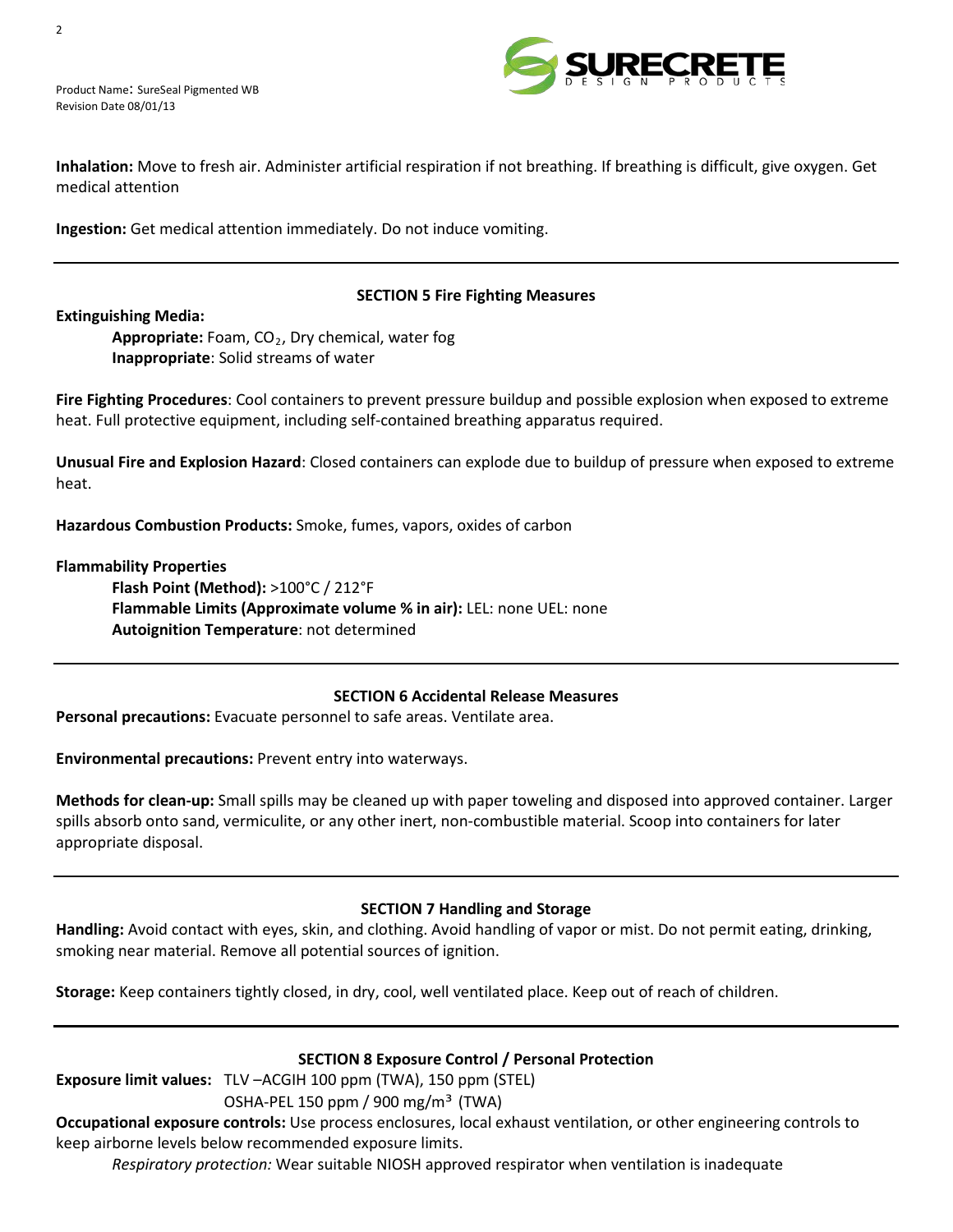



*Hand protection:* Chemically compatible gloves *Eye protection:* Safety glasses with side shields *Skin protection:* Minimize skin contact with appropriate long-sleeved clothing *Hygiene measures:* Observe good industrial hygienic practices. Frequently launder or discard proactive clothing, equipment.

**Environmental exposure controls:** Emissions from work process equipment should be checked against requirements of appropriate environmental protection legislation. In some cases alteration to work process equipment may be necessary to reduce emissions to acceptable levels.

# **SECTION 9 Physical and Chemical Properties**

#### **General**

Physical state: liquid Color: white Odor: characteristic acrylic

# **Safety Data**

pH: not available Boiling point: >100°C / 212°F Flash point: >100°C / 212°F Flammable limits (approximate volume % in air): LEL: none UEL: none Autoignition temperature: >100°C / 212°F Vapor pressure (mm Hg.): 17 mm/Hg @ 20°C / 68°F Water solubility: miscible Vapor density (air =  $1$ ): >1 Specific gravity (water =  $1$ ):  $1.01 - 1.04$ 

# **SECTION 10 Stability and Reactivity**

**Stability:** Stable under normal conditions

**Conditions to avoid:** temperature extremes

**Materials to avoid:** Strong acids and bases

**Hazardous decomposition products:** material does not decompose at ambient temperatures

**Hazardous polymerization:** can occur under limited conditions

| <b>Acute Toxicity</b>      |                                                                                                                                                                           |  |  |  |  |
|----------------------------|---------------------------------------------------------------------------------------------------------------------------------------------------------------------------|--|--|--|--|
| <b>Route of Exposure</b>   | <b>Conclusion / Remarks</b>                                                                                                                                               |  |  |  |  |
| <i>Inhalation</i>          |                                                                                                                                                                           |  |  |  |  |
| Irritation: data available | Elevated temperatures or mechanical action may form vapors, mist, or fumes<br>that may be irritating to the eyes, nose, throat, or lungs based on available<br>literature |  |  |  |  |
|                            |                                                                                                                                                                           |  |  |  |  |
| Ingestion                  |                                                                                                                                                                           |  |  |  |  |

# **SECTION 11 Toxicological Information**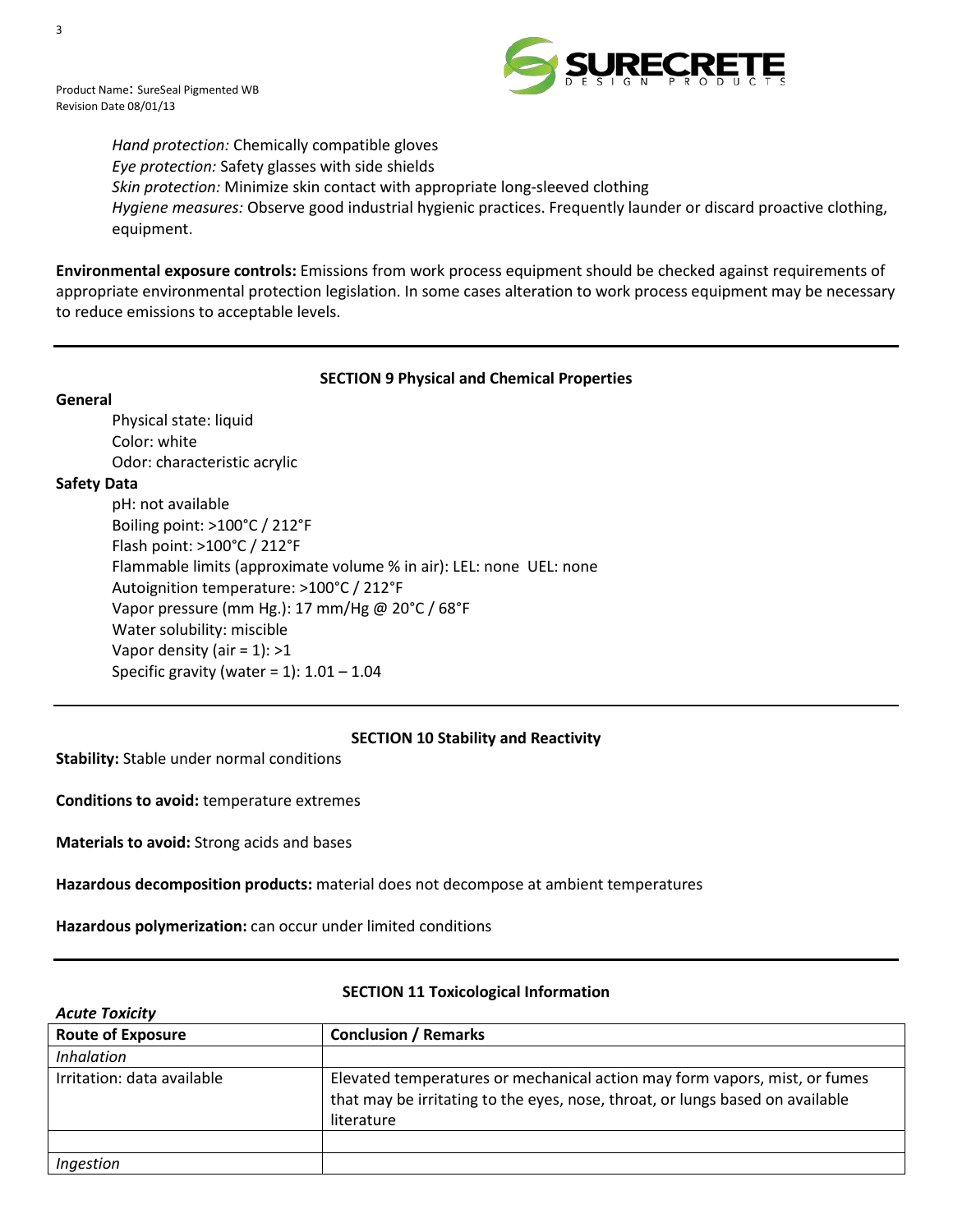

| Toxicity: $LD50 > 2000$ mg/kg (rat) | Low toxicity                                                                 |
|-------------------------------------|------------------------------------------------------------------------------|
|                                     |                                                                              |
| <i>Inhalation</i>                   |                                                                              |
| Irritation                          | High concentrations may cause central nervous system depression resulting in |
|                                     | headaches, dizziness, and nausea                                             |
|                                     |                                                                              |
| <b>Skin</b>                         |                                                                              |
| Irritation: data available          | Not irritating to the skin based on available literature                     |
|                                     |                                                                              |
| Eye                                 |                                                                              |
| Irritation: data available          | Moderately irritating to the eyes based on available literature              |

# *Chronic / Other Effects*

Mutagens / Teratogens / Carcinogens: none known

# **SECTION 12 Ecological Information**

**Ecotoxicity:** Material expected to have low toxicity to aquatic organisms

**Mobility:** Material dissolves in water. Under extreme circumstances may contaminate ground water.

### **Persistence and degradability**

*Biodegradation:* readily biodegradable *Atmospheric oxidation:* expected to degrade rapidly in atmosphere *Bioaccumulation potential:* extremely low potential to bioaccumulate

# **SECTION 13 Disposal Considerations**

**Methods of disposal:** This material may be safely incinerated or landfilled in accordance with federal, state, and local environmental control regulations.

# **Section 14 Transport Information**

### **International transport regulations**

This product is not regulated for transport.

| Regulatory         | UN     | Proper shipping name | Class | Packing group | Additional  | Marine pollutant |
|--------------------|--------|----------------------|-------|---------------|-------------|------------------|
| <b>Information</b> | number |                      |       |               | information |                  |
| ADR/RID class      |        |                      |       |               | none        |                  |
| IMDG class         |        |                      |       |               | none        |                  |
| <b>IATA class</b>  |        |                      |       |               | none        |                  |

# **National Fire Protection Association Hazard Ratings (NFPA)**

*Health hazard* 1 *Flammability* 0 *Stability* 0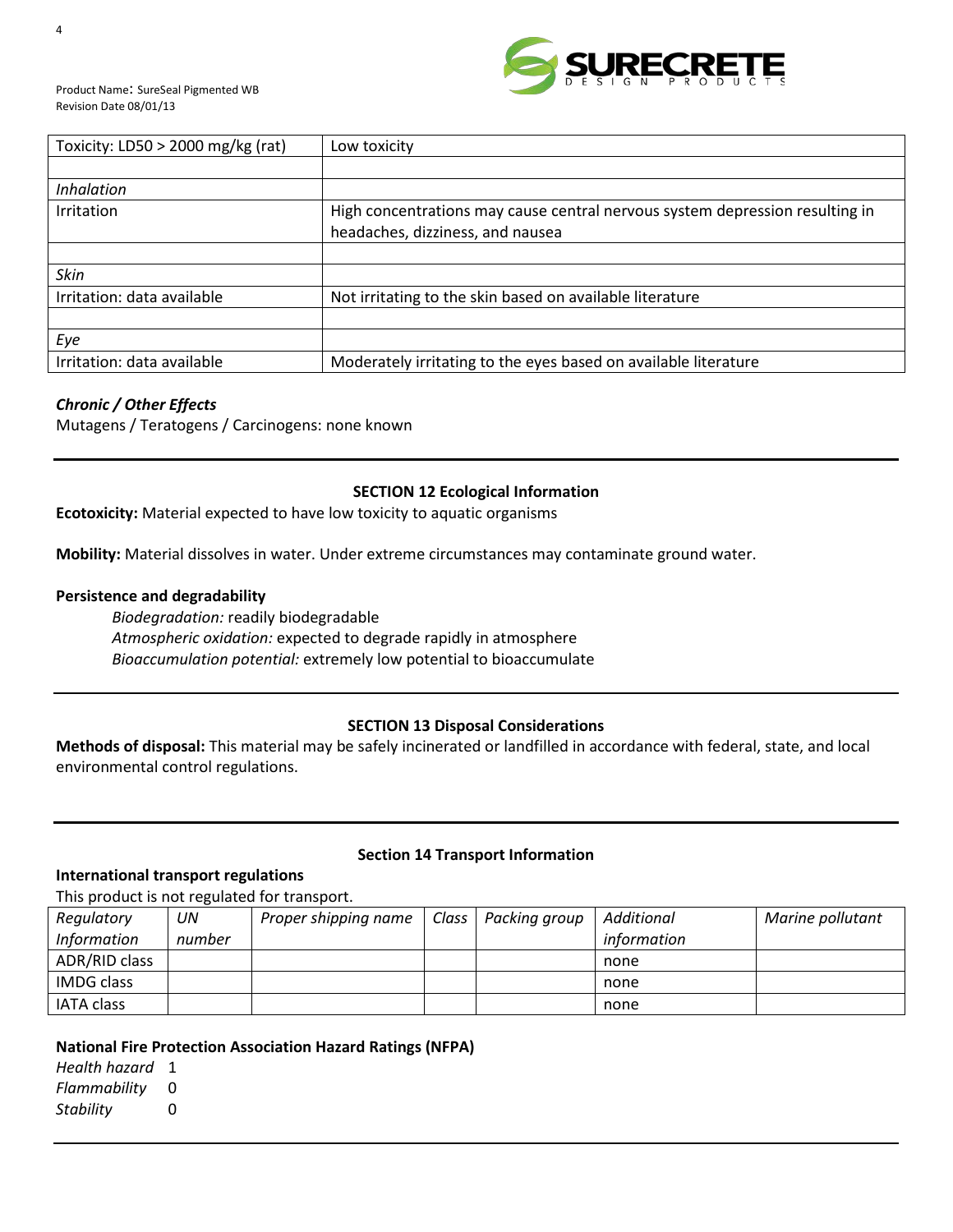

# **SECTION 15 Regulatory Information**

### **TSCA (USA - Toxic Substance Control Act)**

All components of this product are listed on the U.S. Toxic Substances Control Act Inventory (TSCA Inventory) or are exempted from listing because of low volume or polymer exemption has been granted with 40 CFR 723.50

### **SARA Title III ( USA – Superfund Amendments and Reauthorization Act)**

311/312 Hazard categories Immediate Health 313 Reportable Ingredients: None

**CERCLA (USA – Comprehensive Response Compensation and Liability Act)** None

### **California Prop 65, Safe Drinking Water and Toxic Enforcement Act of 1986**

There are no chemicals present known to the state of California to cause cancer or reproductive toxicity.

### **CPR (Canadian Controlled Products Regulations)**

This product has been classified in accordance with the hazard criteria of the Controlled Products Regulations and the SDS contains all the information required by the Cotrolled Products Regulations. WHMIS Classification : D2B

#### **IDL (Canadian Ingredient Disclosure List)**

Components of this product identified by CAS number and listed on the Canadian Ingredient Disclosure List are shown in section 3.

#### **DSL / NDSL (Canadian Domestic Substances List / Non-Domestic Substances List)**

Components of this product identified by CAS number are listed on the DSL or NDSL, or otherwise are in compliance with the New Substances Notification (NSN) regulations. Only ingredients classified as hazardous are listed in Section 3 unless otherwise indicated.

#### **EINECS (European Inventory of Existing Commercial Chemical Substances)**

*Risk phrases:* R36: irritating to eye *Safety advice:* S02: keep out of reach of children S24/25: Avoid contact with skin and eye

*Precautionary statements* P280: wear protective gloves, clothing, eye and face protection P303+P361+P353: if on skin / hair: remove / take off immediately all contaminated clothing; rinse with water

#### **SECTION 16 Other Information**

#### **National Paint and Coating Hazardous Materials Identification System - HMIS (R)**

Health hazard rating  $-1$ Flammability rating  $-0$ Instability rating – 0